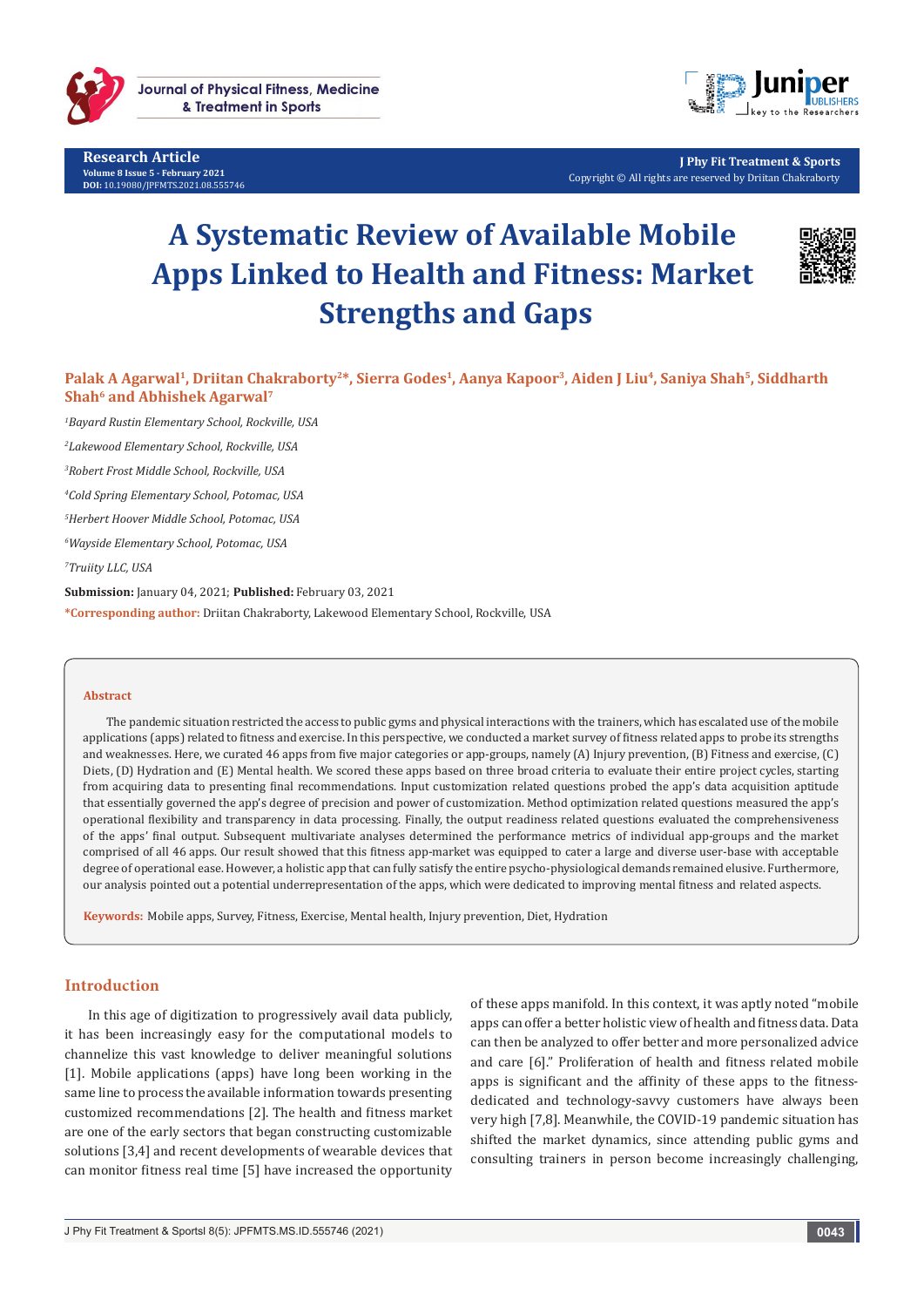and outdoor activities becomes restricted. A recent survey revealed that the pandemic decreased U.S. residents' physical activity levels by nearly 18%, but the use of fitness related apps increased simultaneously and proportionately [9].

This increased traction of fitness related mobile apps motivated us to survey this app market. Our objective was to understand the fitness related app market's strengths and weaknesses. True to any survey work, we were limited by the number of apps curated for screening and the latitude of success criteria selected to measure the performances. Furthermore, developing a new app and/or presenting an app-based solution was beyond the scope of the present work. Hence, we curated those apps, which were pre-selected as the market leaders by independent studies. We identified five fitness app categories of interest or app-groups related to the injury prevention, fitness and exercise, diets, hydration, and mental health, respectively. A total of forty-six (46) apps were selected from these categories, which were surveyed based on sixteen (16) questions or criteria. Multivariate analysis revealed potential market trends, which were consistent across all five app-groups. In conclusion, we suggested one opportunity for market improvement that stemmed from the market's potential low appropriation of mental health. This is particularly important

**Table 1:** The list of the mobile apps discussed in the present work.

in the present pandemic situation, when the rising concerns about mental health has been fueled by social distancing, curtailed physical interaction, and continued lacking public empathy to mental illnesses [10,11].

## **Methods**

The process of selecting mobile apps for the present study was guided by a single criterion: the app-users should be benefitted in at least one of the following five Paradigms of Interest (PoI) - injury prevention, exercise regime, diet choice, hydration level and/or improvement of mental fitness. We used these five keywords linked to the five PoIs to mine the apps from app stores (Apple App Store and Google Play) and Google based keyword searches12-15. Ultimately, we curated forty-six (46) mobile apps. These apps were available in either or both operating systems, namely Android and iOS operating (Table 1). We segregated these 67 apps in the five relevant app-groups linked to PoIs, namely (1) Injury prevention apps, (2) Fitness and exercise apps, (3) Diet apps, (4) Hydration apps and (5) Mental health apps. Rather expectedly, some of these 46 apps were enlisted in multiple appgroups, since they cater multi-modal information. Figures 1A & 1B display a pie chart and Venn diagram using these app-groups, respectively.

| Name of the mobile app                           | Parent company                         | <b>Operating system</b> | It is free?    |
|--------------------------------------------------|----------------------------------------|-------------------------|----------------|
| 8Fit                                             | Urbanite Inc                           | iOS or Android          | N <sub>o</sub> |
| Ankle                                            | Stefan Roobol                          | i <sub>0</sub> S        | No             |
| Aqualert                                         | Aqualert                               | iOS and Android         | N <sub>o</sub> |
| BetterHelp                                       | <b>Teladoc Health</b>                  | Android                 | N <sub>o</sub> |
| Byddy                                            | Buddy Tech, Inc.                       | Android                 | No             |
| Daily Water Tracker Reminder.                    | Grassapper LLC                         | Xbox                    | Yes            |
| Elastoplast                                      | Orchard Marketing Pty                  | iOS                     | Yes            |
| Evolve21                                         | The Cerebral Palsy Foundation          | iOS and Android         | Yes            |
| <b>Fitbit Coach</b>                              | Alphabet Inc                           | iOS and Android         | N <sub>o</sub> |
| Fitcoach                                         | Mobilous Limited                       | iOS and Android         | N <sub>o</sub> |
| Foam Rolling                                     | Club Active Pty                        | i <sub>OS</sub>         | N <sub>o</sub> |
| Food Intolerances                                | Baliza GmbH                            | iOS 10.0 or later       | No             |
| GetSet                                           | <b>International Olympic Committee</b> | iOS and Android         | Yes            |
| GymAware                                         | Kinetic Performance                    | iOS                     | N <sub>o</sub> |
| Hydro Coach                                      | Codium App                             | iOS and Android         | Yes            |
| iPrevent ACL injuries                            |                                        | iOS and Android         | N <sub>o</sub> |
| iPrevent Running injuries                        | Sports Injury Prevention Academy       | iOS and Android         | N <sub>o</sub> |
| Iron Kids                                        | American Academy of Pediatrics         | i <sub>OS</sub>         | N <sub>o</sub> |
| Keelo                                            | Throwdown Labs, Inc                    | iOS or Android          | N <sub>o</sub> |
| Lose it                                          | FitNow.Inc                             | <b>IOS</b> and Android  | N <sub>0</sub> |
| Medical iRehab Anklesprain for Ipad (Ank Sprain) | IREHAB.com                             | i0S                     | Yes            |
| Medical iRehab Iliotibial Band Syndrome          | <b>IREHAB.com LLC</b>                  | iOS                     | Yes            |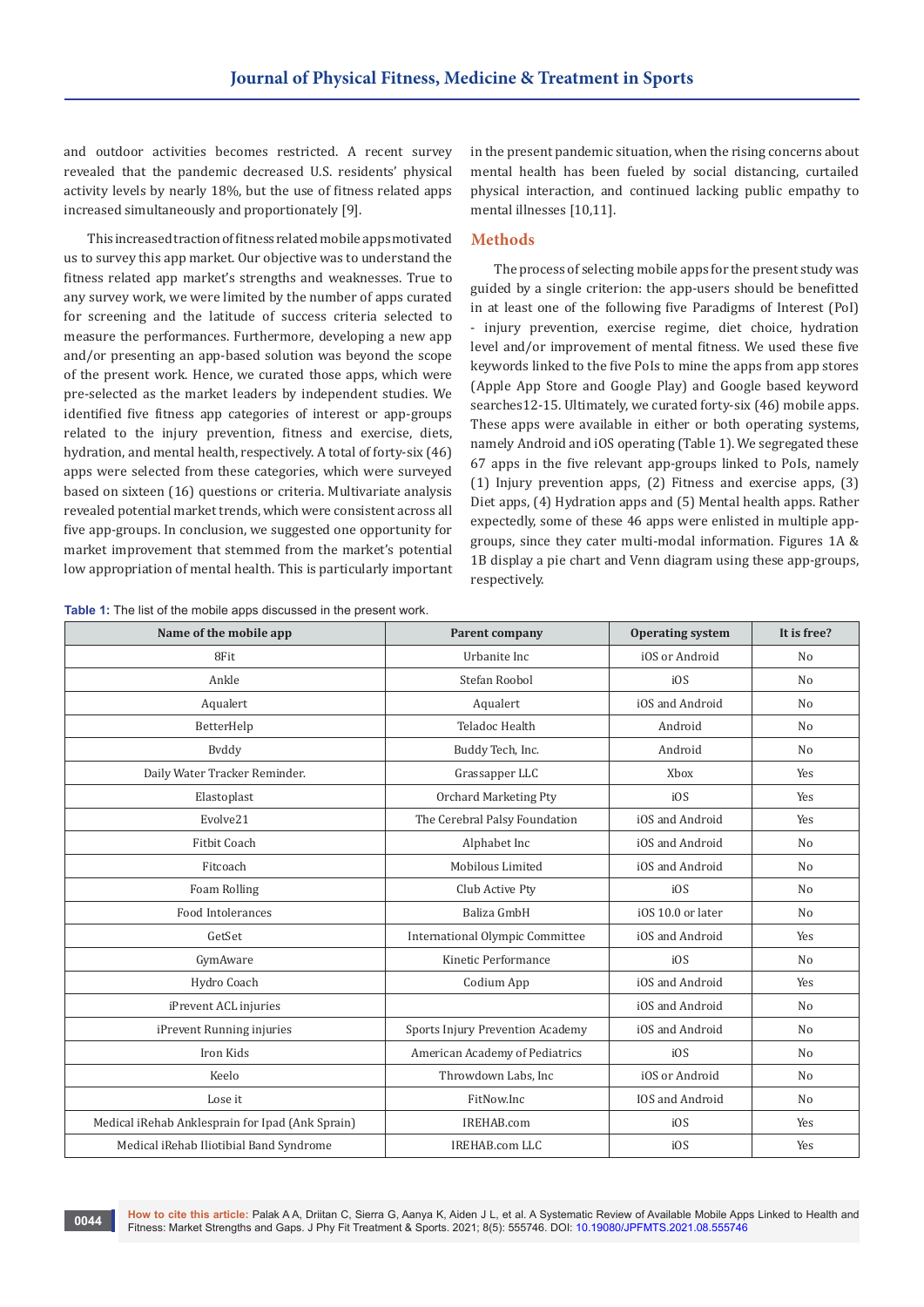# **Journal of Physical Fitness, Medicine & Treatment in Sports**

| Medical iRehab Plantar Fasciitis (for iPad)     | designed by Reubro International | i0S                    | Yes            |
|-------------------------------------------------|----------------------------------|------------------------|----------------|
| Medical iRehab Shoulder Instability (for        | <b>IREHAB.com LLC</b>            | i0S                    | N <sub>o</sub> |
| Medical iRehab Shoulder Rotator cuff (for iPad) | designed by Reubro               | iOS                    | N <sub>o</sub> |
| My Fitness                                      | <b>Under Armour Inc</b>          | iOS or Android         | N <sub>o</sub> |
| MyNetDiary                                      | MyNetDiary                       | <b>IOS</b> and Android | Yes            |
| MyPlate                                         | Leaf Group Ltd                   | i0S                    | N <sub>o</sub> |
| Noom                                            | Noom Inc                         | iOS or Android         | N <sub>o</sub> |
| Nutrients                                       | Pomegranate Apps LLC             | i0S                    | N <sub>o</sub> |
| Phast                                           | Connectiva Tenologia             | iOS and Android        | Yes            |
| Physique57 ondemand                             | Physique57                       | iOS                    | N <sub>o</sub> |
| PlaySharp                                       | <b>IPA</b>                       | iOS and Android        | Free           |
| Recover Athletics: Run Healthy                  | Recovery for Runners             | iOS                    | N <sub>o</sub> |
| RunKeeper                                       | Fitness Keeper.Inc               | iOS and Android        | N <sub>o</sub> |
| Running walker tarcker                          | Private seller                   | iOS and Android        | Yes            |
| Seven                                           | Perigee AB                       | iOS or Android         | N <sub>o</sub> |
| Shopwell                                        | YottaMark, Inc                   | iOS 12.0 or later.     | Yes            |
| Sparkpeople                                     | Sparkpeople                      | iOS and Android        | Yes            |
| Sworkit                                         | Nexercise Inc.                   | iOS and Android        | N <sub>o</sub> |
| TalkSpace                                       | Talkspace                        | <b>IOs and Android</b> | N <sub>o</sub> |
| Trail run project app                           | Adventure Projects Inc           | iOS or Android         | Yes            |
| Water Drink Reminder                            | Leap Fitness Group               | iOS and Android        | Yes            |
| Waterlogged                                     | Day Logger, Inc                  | i0S                    | N <sub>o</sub> |
| Water Minder                                    | Funn Media                       | i0S                    | No             |
| Yoga Studio                                     | Fit For Life LLC                 | iOS                    | No             |



We determined 16 questions or criteria to measure the performances of these 46 apps (Table 2). Essentially, these questions were designed to probe three aspects of an app: the granularity of its inputs, its method of processing the inputs, and the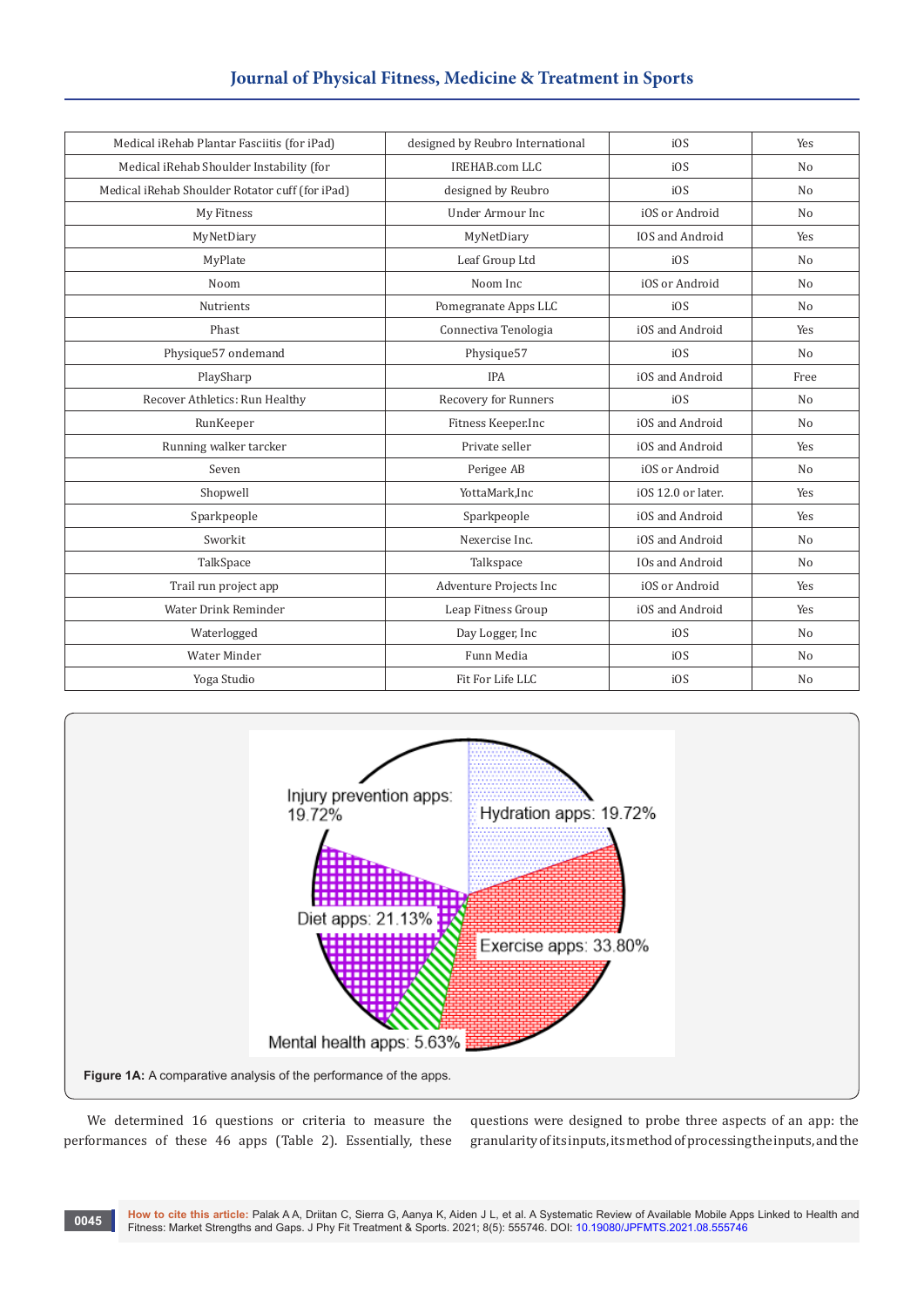comprehensiveness of its output characters. Each of the questions carried 10 points. Each co-author was assigned to conduct the first tier of scoring of a randomly selected group of apps, which was followed up by a second round of scoring conducted by another co-author. Finally, the senior author determined the final scores and sorted any conflicts. Figure 2A showed a bar chart depicting the 16 questions-based performance of all 46 apps. The result was presented by the average score ±Standard Error

of Mean (SEM). Similarly, the 16 questions-based performance of individual 5 app-groups, namely Injury prevention apps, Fitness and exercise apps, Diet apps, Hydration apps and Mental health apps were shown in Figures 2B-F, respectively. Next, for each of the 16 questions, average value of all 46 apps was subtracted from that of the individual app-groups. For instance:

yi=〖Average〗\_(i,j)-〖Average of all 46 apps \_i



Here, i= Any of the 16 questions, e.g., user depth, sports specific, and so on j= Any of the 5 app-groups, e.g., Injury prevention apps, Fitness and exercise apps, Diet apps, Hydration apps and Mental health apps. Thereby, for each of the 16 questions, we obtained five values depicting their unique distances from the average values of entire 46 apps. These values were plotted in Figure 2G. This graph (Figure 2G) contained 80 data points: 5 app-groups  $\times$  16 questions or criteria = 80 data points. The average and standard deviation of 80 data points were computed. The data, which were plotted beyond the twice of standard deviations from the average of these 80 data points, were defined as outliers. All the analysis was computed by Microsoft Excel and GraphPad v8 (Prism, Inc., CA).

### **Results & Discussion**

For the present survey, we evaluated 46 mobile apps. Together these apps were defined as our market. Based on their output character, these apps were categorized into five appgroups, namely Injury prevention apps, Fitness apps, Diet apps, Hydration apps and Mental health apps. Sixteen apps from this list were enlisted by more than one app-groups. A pie chart (Figure 1A) demonstrated the market share as claimed by these five app-groups. Exercise app-group comprised the highest market share (33.80%) whereas mental health app-group comprised

the lowest (5.63%) share of this market. This result indicated a potential opportunity in the market to address mental health. The subsequent Venn diagram (Figure 1B) revealed the distribution of these 46 apps among the five app-groups. There were at least 14 apps out of 46, which provided the information associated with exercise and injury prevention simultaneously; and 3 from these 14 apps also considered diets and hydration related information to deliver their outputs. However, our analysis showed the absence of a single mobile app that was enabled to inform the users about all five PoIs. This also emerged as a major opportunity for the next generation app-developers; the available apps appear to lack tools to systematically integrate the entire knowledge base comprising physio-psyco-dietary information. To further probe the market's characteristics, we formulated 16 questions or criteria to measure the market's performance. Each criterion was focused on a particular aspect of the performance metrics (Table 2). Overall, these criteria were clustered into three groups, namely input customization, method optimization and output readiness. Thereby, we expected to probe the entire process of the app's data mining aptitude - from data collection to delivery of recommendations. The average performance of all the apps was 4.0 with a standard deviation 4.5. At a more granular level, the average scores of the three groups of criteria, namely the input customization, method optimization and output readiness were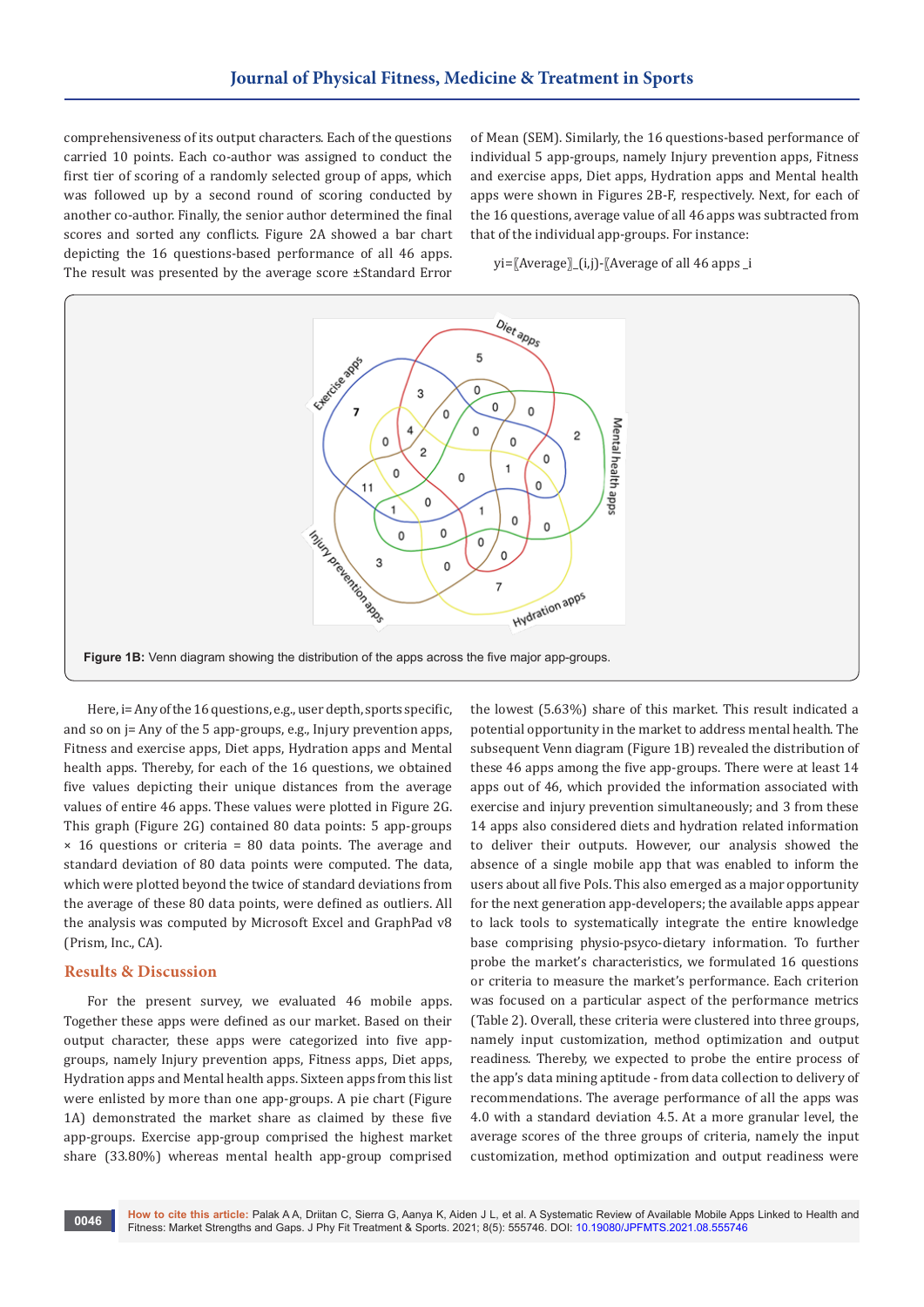3.8±4.5, 5.8±4.1 & 4.5±4.5, respectively. Henceforth all the average data were accompanied by ±standard deviations. The outcome model under the method optimization group became the highest ranked criterion that potentially suggested that most of the apps were easy to operate, while equipped to use text, pictures and/ or audio-visual outlets to deliver their recommendations. Another high performing criterion was the user depth that possibly indicated the market's strong preference to include a wide range of users. These were surely two major market strengths [12-15].

On the other hand, two low scoring criteria were linked to sports specificity and location specificity questions, respectively. A precise recommendation about exercise should depend on the user's choice of sports, as elaborated by independent studies [16]. Based on these observations [16,17] one can argue that the preconditioning exercise for a swimmer would be different from a tennis player. Likewise, the location (and therefore the weather) of the users could play a major role in determining the final recommendations. For example, a user's diet choice and hydration frequency should be customized based on the user's location from sea level and the weather conditions18. Based on the inferences drawn from our analysis (Figure 2A), the present market showed certain limitations in integrating all these different sources of input to make a more robust decision. Within the realm of output readiness, the low performing criteria linked to sleep/rest and mental health further underscored a potential market gap. It seemed that this market was primarily focused on the physical fitness, and more apps linked to mental fitness were warranted [18].



Subsequently, we probed 5 individual app-groups to comprehend their strengths and weaknesses about further details. There were 23 mobile apps linked to physical fitness and exercise, which consumed the largest market share. The average performance of all the Exercise apps was 3.9±4.5. The performance scores of the three groups of criteria, namely input customization, method optimization and output readiness were 3.3±4.4, 6.4±4.1 and 3.3±4.4, respectively. Besides physical exercise, the other top ranked performance was again linked to the outcome model under the method optimization group. Following the overall market trend, the user depth under input customization also emerged as the strong performer. Notably, the high performances displayed by the outcome validation question suggested that most of these apps had consulted the available database to make their decision. On the other hand, low performing criterion linked to location specificity suggested a potential room for improving

the level of precision for final recommendations. Another low performing criterion, namely hydration highlighted another potential market gap; since, independent studies identified hydration as a critical component of exercise regimen [19,20]. Apps related to diets shared second largest portion of the market. The average performance of all these 15 diet apps, and that of three groups of criteria including input customization, method optimization and output readiness were 5.1±4.5, 5.0±4.6, 6.4±4.0 and 4.5±4.6, respectively. All three questions associated with the method optimization group scored highly, which potentially highlighted the diet apps' high aptitude towards integrating available knowledge base and technology workforce. Essentially, this was a major strength of the diet apps. On the other hand, low scoring questions that were specific to sports [21] or preexisting conditions [22] underlined potential rooms for modifications of these apps to customize the deliverables. Apps linked to injury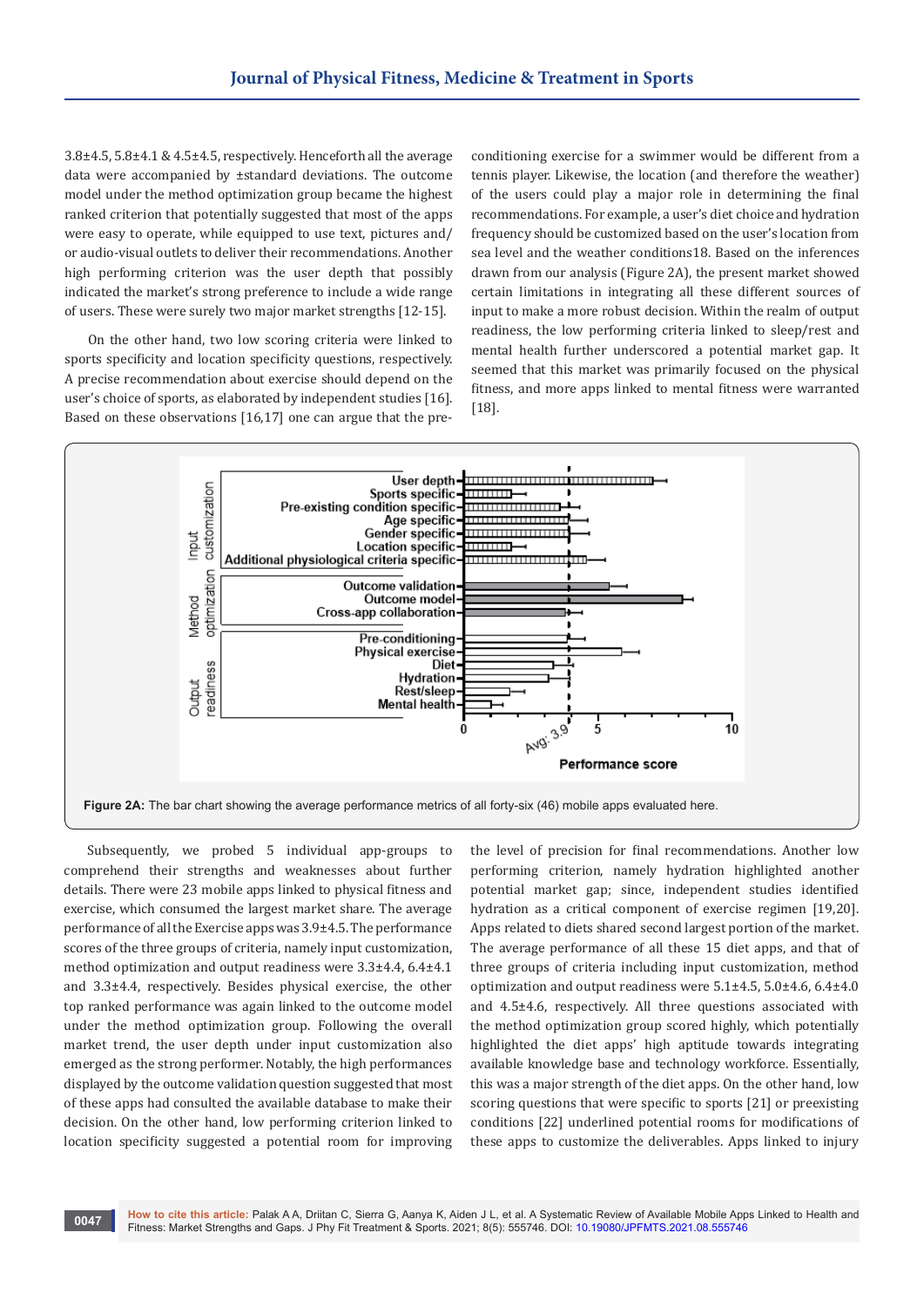prevention was another major stakeholder that included 14 apps. The average performance of all these 14 apps, and that of three groups of criteria including input customization, method optimization and output readiness were 4.1±4.5, 3.3±4.4, 5.7±4.3 and 4.3±4.6, respectively. Following the overall market trend, the outcome model emerged as one of the major top performers; and mental health and sleep/rest ranked lowest in the performance

metrics. Notably, a below-average performance of questions related to diet was possibly a drawback of the injury prevention app-group. The healing process from musculoskeletal injury is a bioenergetics-driven process that intricately depends on the diet [23]. Hence, systematic insights of dietary selection could enhance overall applicability of the injury prevention apps.

| Table 2: Explanations of the sixteen criteria or questions that were used to measure the performances of the mobile apps. |  |
|---------------------------------------------------------------------------------------------------------------------------|--|
|---------------------------------------------------------------------------------------------------------------------------|--|

| Groups                   | <b>Criteria</b>                               | <b>Explanations</b>                                                                                         |
|--------------------------|-----------------------------------------------|-------------------------------------------------------------------------------------------------------------|
| Input customi-<br>zation | User depth                                    | The extent of accommodation; whether the apps like to cater a specific set of users or open to<br>all?      |
|                          | Sports specific                               | Is it ready to customize based on user's choice of sports?                                                  |
|                          | Pre-existing condition<br>specific            | Can it customize based on user's pre-existing conditions, such as diabetes?                                 |
|                          | Age specific                                  | Is it ready to customize based on user's age?                                                               |
|                          | Gender specific                               | Is it ready to customize based on user's gender?                                                            |
|                          | Location specific                             | Is it ready to customize based on user's location?                                                          |
|                          | Additional physiological<br>criteria specific | Can it customize based on user physiological criteria, such as blindness?                                   |
| Method optimi-<br>zation | Outcome validation                            | Does the app cite its knowledgebase and/or use valid source of information?                                 |
|                          | Outcome model                                 | What is the easiness of the app's output model? Is it text based or audio-visual based or a<br>combination? |
|                          | Cross-app collaboration                       | Is the app ready to cross talk to other apps/third-party source?                                            |
| Output readiness         | Pre-conditioning                              | Does it recommend about pre-conditioning, such as stretching?                                               |
|                          | Physical exercise                             | Does it recommend about exercise regimen?                                                                   |
|                          | Diet                                          | Does it recommend about diets?                                                                              |
|                          | Hydration                                     | Does it recommend about frequency/amount of water intake?                                                   |
|                          | Rest/sleep                                    | Does it recommend about sleep time?                                                                         |
|                          | Mental health                                 | Does it counsel to enrich mental fitness?                                                                   |

Apps related to hydration shared the third largest portion of the market along with those, which were linked to injury prevention. The average performance of all these 14 apps, and that of three groups of criteria were 4.3±4.6, 4.2±4.7, 6.2±4.0 & 6.2±4.5, respectively. Following the overall market trend, the outcome model and user depth emerged as major top performers; and mental health and sleep/rest ranked lowest in the performance metrics. Relationships between the hydration and psychological fitness had been an emerging awareness, which should be integrated in the next generation apps [24,25]. Notably, a below-average performance of the question specific to sports was a possible drawback of hydration apps [20]. The recommended amount of water intake would vary with the choice of sports; for instance, the users interested in water sports might have different hydration needs than the runners [26]. This sort of knowledge integration was amiss in this app-group. Finally, the mental health apps covered the lowest market share. The basic character of these app-groups was reasonably different from the

rest. Rather than presenting the input-driven recommendations, most mental health apps were programmed to connect the users to the subject matter experts and/or peers. Because we did not enroll ourselves to any of these apps, our ability to score these apps were limited to evaluate the pertinent web descriptions. Thereby, we tried to score them to the best of our knowledge, based on what information was available without enrolling. The average performance of all these 4 apps, and that of 3 groups of criteria were  $5.4\pm4.4$ ,  $5.3\pm4.8$ ,  $7.3\pm3.2$  and  $4.9\pm4.4$ , respectively. As per our analysis, sport related apps had not fully integrated the mental health related concerns, while physical and psychological performances are critically interconnected [27,28]. This is surely a viable opportunity ready to be addressed by next generation app-developers.

We presented a dot plot to exhibit the market trend and potential opportunities for improvements. Here, we plotted the differences between the performance scores of individual app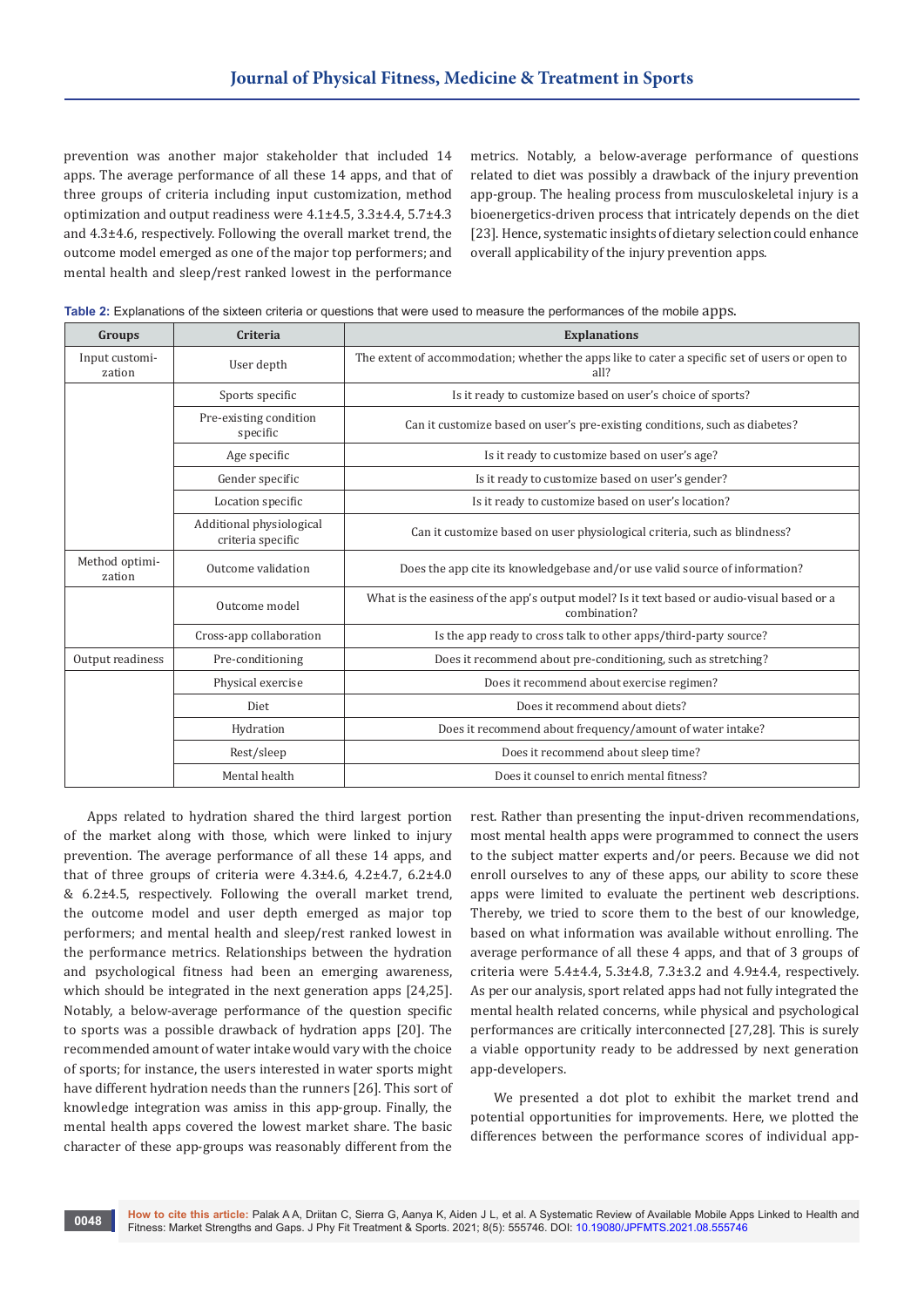groups from that of the entire market. Technically, if any appgroup's performance were like that of the entire market, the relative score plotted in y-axis would be zero. A negative relative score in any of 16 criteria would indicate that the app-group failed to meet the market standard. Contrastingly, a positive relative score in any of 16 criteria would indicate that the app-group performed better than the market average. In other words, the high performing app-group should be the benchmark of entire market. In total, there were 80 dots in this plot and average value of these dots were 0.5 with standard deviation 2.0. Following the independent precedence [29], the maximum and minimum ranges of these values were marked by average ± two times of the standard deviations, respectively. We postulated that those app-groups, which would follow the typical marker trend, should be clustered within the selected area: average ±2x standard deviation, and the outliers would be beyond these maximum and

minimum ranges. Encouragingly, we found no app-group lower than average –2x standard deviation. Hence, we might interpret that none of these five app-groups had any major drawbacks. However, we found at least three dots beyond the average +2x standard deviation. The app-groups, namely diet apps, hydration apps and mental health apps emerged as outliers in three criteria under output readiness, namely diet, hydration, and mental health, respectively. Clearly, these app-groups were the market leaders of their respective performance metrics and thereby set the benchmarks for respective criteria. Three additional app-groups were nearly outliers in three different criteria. The mental healthapp groups scored very differently from rest of the market in the sleep/rest question, which further emphasized market's unmet scope to integrate various aspects of mental health including the sleep/rest aspects.

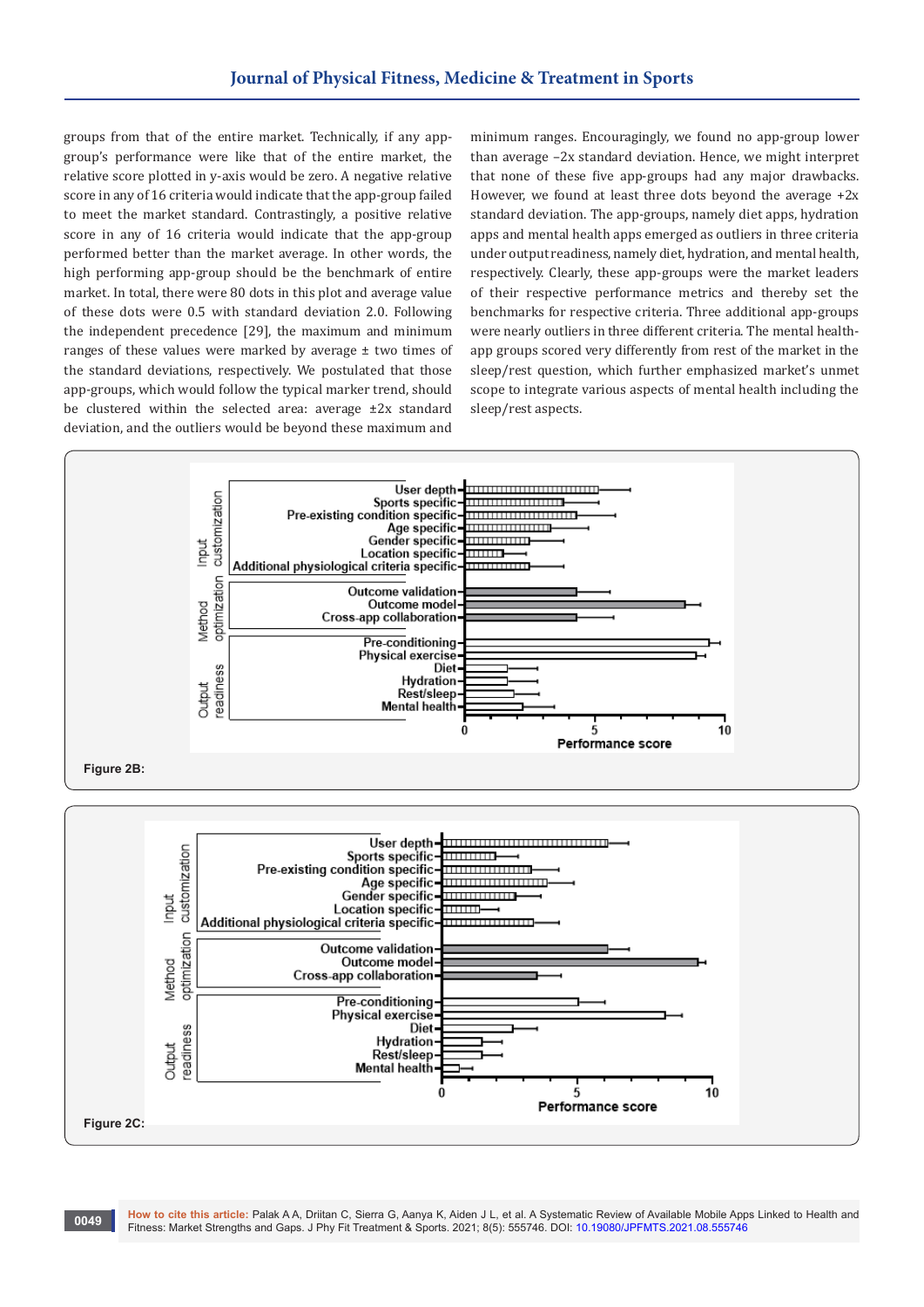



**How to cite this article:** Palak A A, Driitan C, Sierra G, Aanya K, Aiden J L, et al. A Systematic Review of Available Mobile Apps Linked to Health and Fitness: Market Strengths and Gaps. J Phy Fit Treatment & Sports. 2021; 8(5): 555746. DOI: [10.19080/JPFMTS.2021.08.5557](http://dx.doi.org/10.19080/JPFMTS.2021.08.555746)46 **<sup>0050</sup>**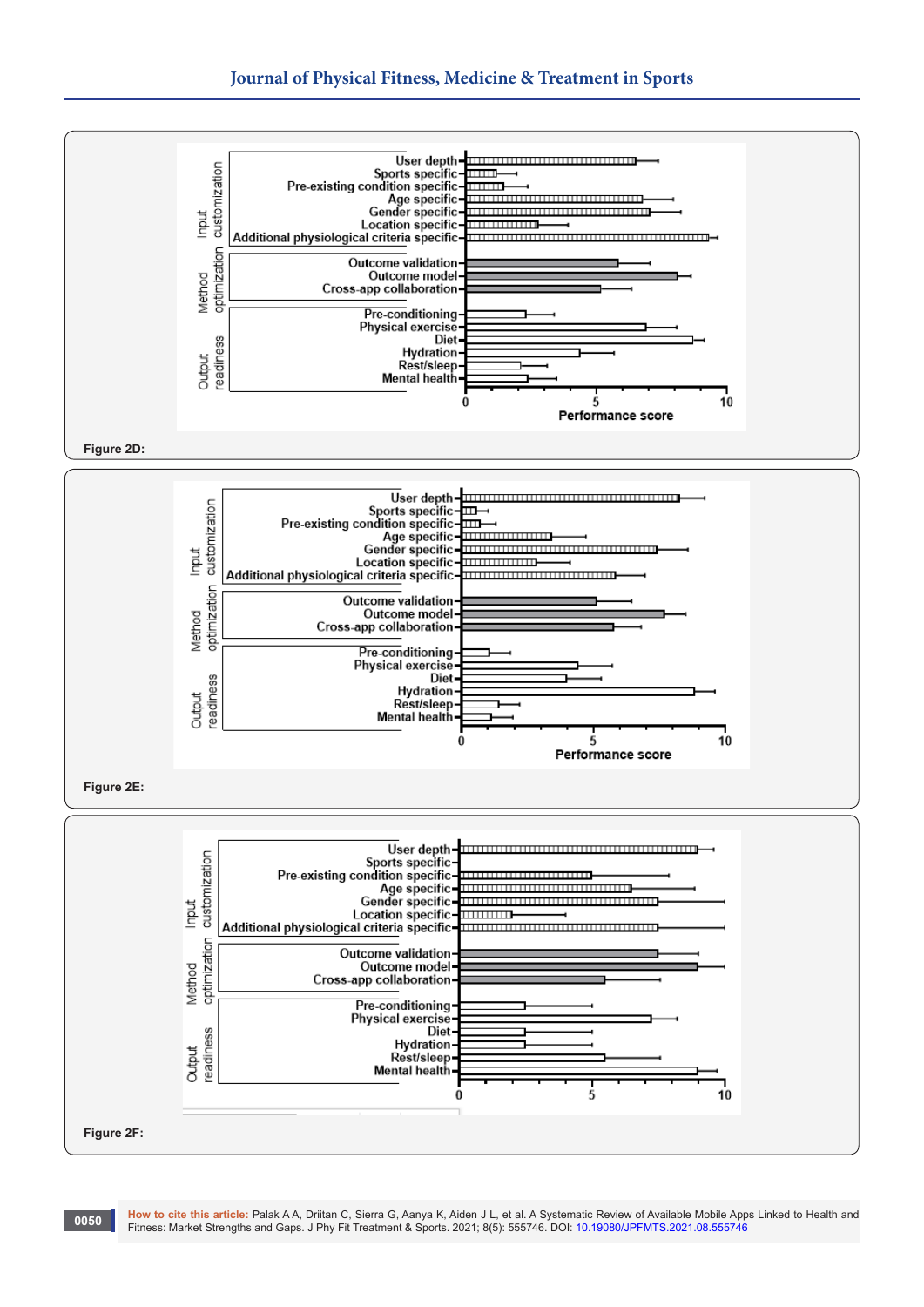

Our analysis was limited by the sample size. We curated apps from various independent sources and prepared the list in an unbiased manner; nevertheless, it was not an all-comprehensive list. Furthermore, the rate of proliferation of new apps in the market is rather extraordinary, which frequently shifts the market dynamics. To maintain our neutrality, we refrained ourselves to use any of these apps, but trusted the app's own promotional texts and app-validated public documents. Overall, our objective was to undertake a systematic and unbiased evaluation of this app market. Our analysis showed that the current market presents an opportunity for improvement in the form of a comprehensive mobile app that can simultaneously enrich the psychophysiological health. At present, at least 2-3 apps are needed to get such comprehensive service and an effective replacement of these apps by a single app would be a paradigm shift for this market.

## **Acknowledgements**

A group of Elementary and Middle school students made a team to meet the First Lego League (FLL) challenge. "Game Changer" was the subject of the present year's (2020) project challenge. Under the tutelage of a coach (the senior author), this team embarked on finding the market gap of present app market. At the time of pandemic and social distancing, such a project was deemed to be most appropriate. This student group anticipated that this market research would eventually give them an idea to design a new app. We now decided to share this market research

with a greater audience. Neither students nor their parents have any conflict-of-interest disclosure. The authors are only responsible for the study reports, which they prepared based on best of their knowledge and publicly available data. Authors are thankful to Aryan A. Agarwal, eighth grade student at Parkland Magnet Middle School, MD, and Mr. Sumeet Shah for providing guidance and organizing this effort. All the parents also approved the contents and helped improving the texts, as necessary. Finally, all the authors read, understood, and approved the contents.

## **References**

- 1. Calic G, Ghasemaghaei MJJoBR (2020) Big data for social benefits: Innovation as a mediator of the relationship between big data and corporate social performance.
- 2. [Chen R, Wang Q, Xu WJECR & Applications \(2019\) Mining user](https://www.sciencedirect.com/science/article/abs/pii/S1567422319300663)  [requirements to facilitate mobile app quality upgrades with big data](https://www.sciencedirect.com/science/article/abs/pii/S1567422319300663)  [38: 100889.](https://www.sciencedirect.com/science/article/abs/pii/S1567422319300663)
- 3. Oyebode O, Ndulue C, Alhasani M, Orji R (2020)in International Conference on Persuasive Technology. 163-181.
- 4. Krishnan G, Lokachari PS in 2019 Portland International Conference on Management of Engineering and Technology (PICMET) 1-8 (IEEE).
- 5. Asimakopoulos S, Asimakopoulos G, Spillers F in Informatics 5 (Multidisciplinary Digital Publishing Institute).
- 6. [Gay V, Leijdekkers PJJomIr \(2015\) Bringing health and fitness data](https://pubmed.ncbi.nlm.nih.gov/26581920/)  [together for connected health care: mobile apps as enablers of](https://pubmed.ncbi.nlm.nih.gov/26581920/)  [interoperability 17: e260.](https://pubmed.ncbi.nlm.nih.gov/26581920/)
- 7. [Chiu W, Cho HJAPJoM & Logistics \(2020\) The role of technology](https://onlinelibrary.wiley.com/doi/abs/10.1002/mar.20177)  [readiness in individuals' intention to use health and fitness](https://onlinelibrary.wiley.com/doi/abs/10.1002/mar.20177)